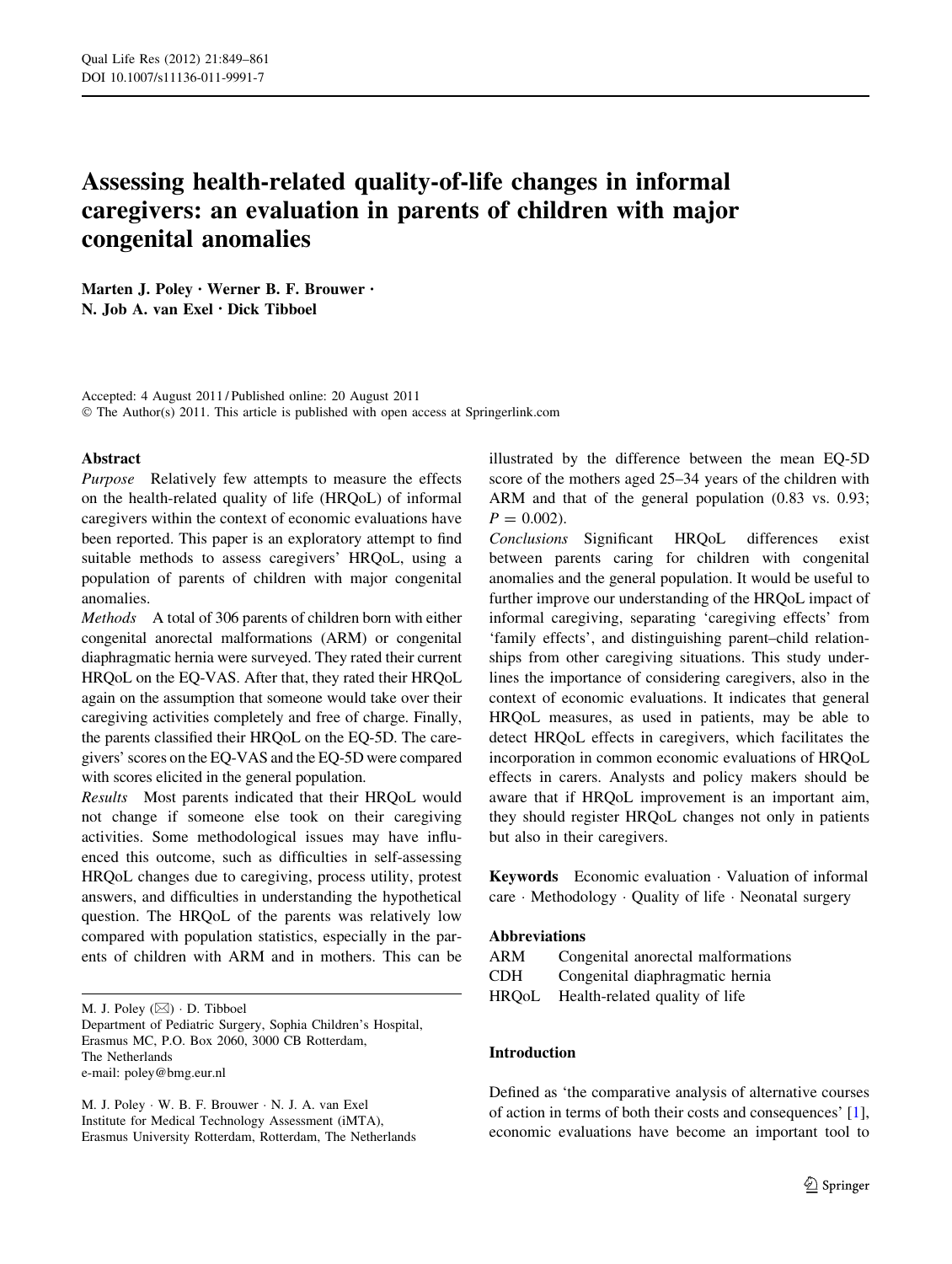inform decision makers about both the costs and effects of health care technologies. It is typically recommended to adopt a comprehensive societal perspective in these evaluations [[1,](#page-10-0) [2](#page-10-0)]. This implies that all costs and effects should be taken into account, regardless of who experiences them. As several authors have pointed out, this means that both the costs and effects experienced by significant others, such as informal caregivers, should be incorporated in economic evaluations [\[2](#page-10-0), [3](#page-10-0)]. Even in jurisdictions where a more restrictive health care perspective is adopted, such as England and Wales, it has been argued that it would be appropriate to at least incorporate health effects in carers in these evaluations [\[4](#page-10-0)].

In recent years, much progress has been made regarding how to value the costs of informal care, even though several controversial issues remain, for example regarding how to measure the time spent on informal care (separating it from time spent on other activities) and how exactly to attach a monetary value to the time inputs by caregivers [\[5](#page-10-0), [6](#page-10-0)]. In this paper, we concentrate on measuring the health-related quality-of-life (HRQoL) effects in informal caregivers. Measuring such effects could be used to complement methods that measure and value the costs of informal care (without simultaneously valuing effects) in order to include the full impact of informal care in economic evaluations.

In the literature, a distinction has been made between 'family effects' and 'caregiving effects' [[3,](#page-10-0) [7–10\]](#page-10-0). The former refers to the effects (on HRQoL, or another outcome measure) of the fact that someone within the caregiver's social environment is ill. These effects are not specifically related to caregiving: they may also exist when no caregiving tasks have to be performed and may therefore occur in a broader group than caregivers only. The latter relates to the effects of performing caregiving tasks. By definition, these effects are only present in informal caregivers. Of note, depending on the context, these two types of effects may both occur in informal caregivers, since caregivers are often family members of patients.

Effects in caregivers can be assessed not only in terms of HRQoL changes but also in terms of burden or well-being [\[8](#page-10-0), [9\]](#page-10-0). Indeed, there has been extensive investigation of the objective and subjective burden of informal care [\[11–13](#page-10-0)]. Yet, such burden assessments in itself do not comprise a valuation of some type, and therefore, they are not directly useful for economic evaluations. Also, it is likely that the caregivers' general well-being, in a broad sense, may be affected, given that caregiving may involve different implications such as having to perform unpleasant tasks, interruption of daily activities, social isolation, and adverse financial consequences. Methods to measure and value the general well-being effects on caregivers have been developed [\[14](#page-10-0), [15](#page-10-0)]. However, the incorporation of such effects in economic evaluations may be difficult for two reasons. First, in jurisdictions where a strict health care perspective is prescribed, effects on well-being may be considered beyond the scope of the analysis. Second, since 'even' in patients usually only effects on HRQoL—which refers to the aspects of quality of life that relate specifically to a person's health—are measured, measuring broader effects in caregivers may be considered inconsistent and may be practically difficult (creating the problem of how to combine two distinct outcome measures) [[3\]](#page-10-0).

Therefore, a first step to include the effects on informal caregivers in economic evaluations may be to measure HRQoL changes as a result of caregiving. It has been documented before that caregiving has health effects for the caregivers, both physically and mentally [\[16–18](#page-10-0)]. HRQoL effects may be measured by using instruments similar to the ones used to assess patients' HRQoL and could, in principle, be easily combined with outcomes of patients' HRQoL in economic evaluations. Such HRQoL effects in carers are not only relevant when adopting a societal perspective but also when taking a more narrow health care perspective. Note again that these effects in caregivers may comprise both the caregiving and the family effect (raising the obvious question of whether HRQoL effects in non-caregiving family members should also be measured).

Still, until now, relatively few attempts to measure HRQoL effects in carers within the context of economic evaluations have been reported. To give some examples, Mohide et al. used the time trade-off technique to assess HRQoL of caregivers. The authors found this method, normally used to assess patient's HRQoL, to be feasible, reliable, and valid [[19\]](#page-10-0). Dixon and colleagues carried out a study into the relationships between patient HRQoL, carer HRQoL, and time spent on caring. They concluded that improving patient HRQoL may reduce the need for carer time and improve carer HRQoL [[20\]](#page-10-0). Davidson et al. tried to capture the effects of caring for older people by adjusting the carers' QALY weights. They found that caring for a relative had a negative effect on these QALY weights [\[21](#page-10-0)]. Drawing on a theoretical framework for incorporating the effects of patients' health on their family members [[7\]](#page-10-0), Basu et al. applied a time trade-off technique to elicit HRQoL weights of partners of patients with prostate cancer. There appeared to be a significant effect of the patient's health condition on the partner's HRQoL [\[22](#page-10-0)]. Finally, Bobinac et al. studied the effects of caregiving on well-being or HRQoL in a large sample of Dutch caregivers and tried to separate family effects and caregiving effects [[8,](#page-10-0) [9](#page-10-0)].

In conclusion, the HRQoL of caregivers is likely to change due to caregiving and family effects, and it is worthwhile to further develop valid and practical methods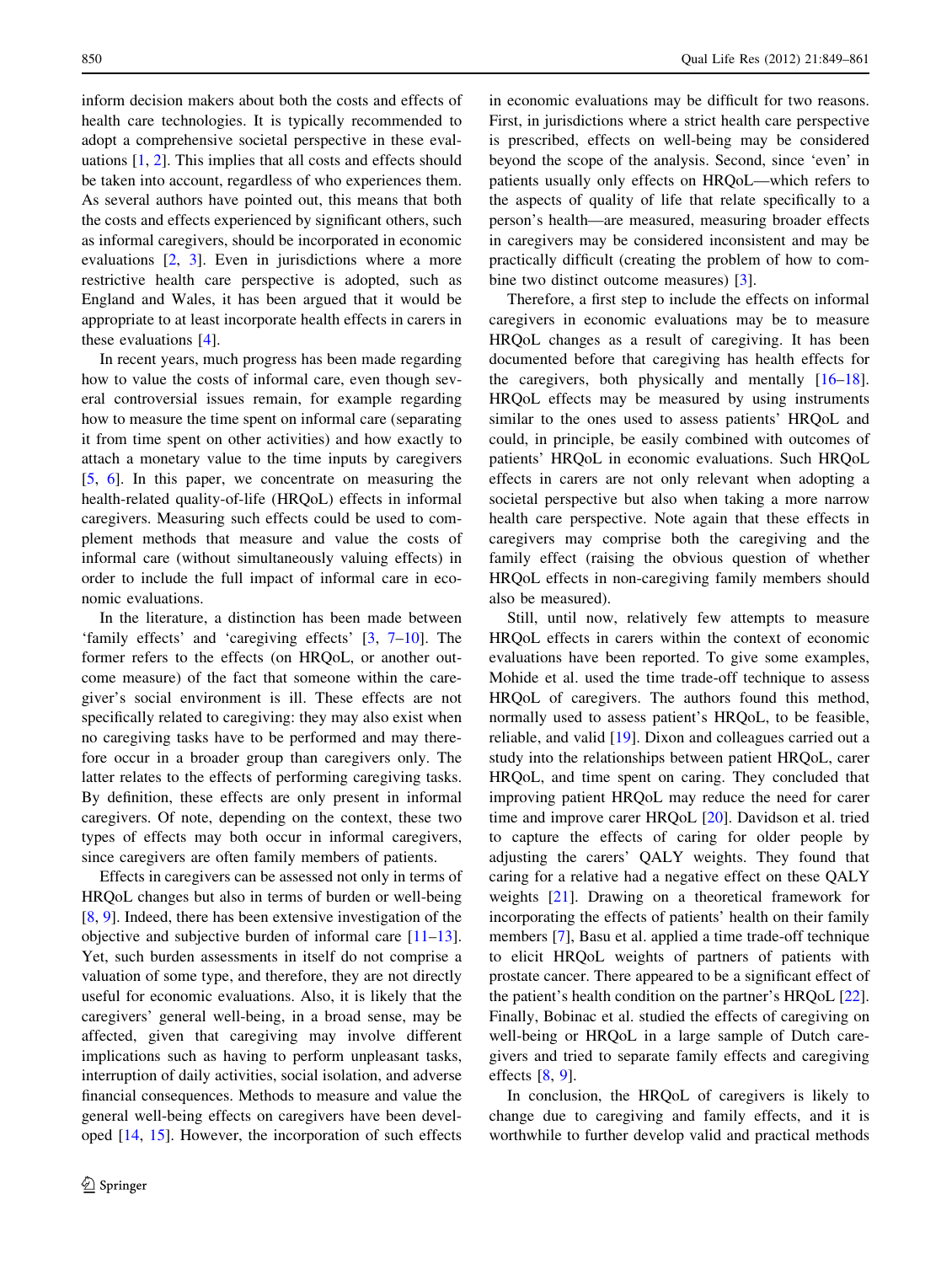to measure this change in the context of economic evaluations. With this in mind, we set up a study in a group of informal caregivers consisting of parents of children with major congenital anomalies. Several studies—albeit not within the context of economic evaluations—revealed that parents of children with congenital and/or chronic conditions have a relatively low HRQoL [\[23](#page-10-0)[–26](#page-11-0)]. Our study aimed to identify what these parents of children with major congenital anomalies do for their children and what effects caregiving has on their HRQoL and to compare their HRQoL with that of the general population. The underlying aim was to find, in an exploratory way, suitable methods to assess informal caregivers' HRQoL, to be applied in economic evaluations.

## Materials and methods

## Setting

The study was performed in a population of informal caregivers approached in the context of an economic evaluation of neonatal surgery [[27,](#page-11-0) [28](#page-11-0)]. The population comprised parent–caregiver(s) of children that were born with a major congenital anomaly and who had received neonatal surgery in the Sophia Children's Hospital (Rotterdam, The Netherlands). We included the parents of patients that were between 1 and 11 years of age. Parents whose child had died were excluded. Data were collected by means of a postal questionnaire, which included questions on the demographics of the child and his or her parent(s) and on the child's condition. Two copies were enclosed for the parent(s) of each patient and, where relevant, both parents were asked to fill in the questionnaire. From the medical files of the patients, we retrieved information such as underlying diagnosis, operations, and length of stay. Ethical approval by our Institutional Review Board was not required, because the study concerned the collection and analysis of data arising from standard care in our department (the participants not being subjected to any acts or being enforced any behaviors outside the realm of standard care). Informed consent was obtained from all parents.

Children eligible to participate were born with either congenital anorectal malformations (ARM) or congenital diaphragmatic hernia (CDH). The former are complex anomalies (ranging from a slight malposition or stenosis of the anus to the absence of an anal opening in the perineum) with a high incidence of associated urological problems, but the malformations are not life threatening as a rule. The HRQoL of patients with ARM however is a subject of concern [\[29–33](#page-11-0)]. CDH consists of a combination of pulmonary hypoplasia, abnormal pulmonary vascular growth, and a defect of the diaphragm that allows abdominal viscera to move up into the chest cavity. Despite the many advances in medical therapy and although better survival rates have been published  $[34, 35]$  $[34, 35]$  $[34, 35]$  $[34, 35]$ , the mortality rate in CDH still remains around 20-40%. In the survivors, a variety of symptoms has been reported especially in the first years of life [\[36–38](#page-11-0)], but eventually most CDH survivors enjoy healthy lives [[39–41\]](#page-11-0). Thus, ARM is characterized by relatively high morbidity and relatively low mortality, whereas for CDH, the opposite applies. We used this contrast in this study. Generally, caregiving for patients with ARM is expected to take more time and to be more discomforting than that for patients with CDH. Presumably, parents of patients with ARM have to perform heavier and more skilled care tasks (e.g., dealing with a colostomy) for patients with more and longer-lasting physical dysfunction such as incontinence. The relative sizes of family effects are more difficult to predict.

## Design

The study was designed to provide different types of information on the informal caregivers' (that is: the parents') HRQoL. As will be explained below, the HRQoL effects in caregivers were investigated in two ways: (1) hypothetical HRQoL effects and (2) real HRQoL effects. Next to this, to get an impression of the objective burden of caregiving, caregiving activities and foregone paid work and unpaid activities were studied.

## Caregiving and foregone activities

We investigated whether or not it was the parents' impression that their child demanded above-average care and, if so, using an open-ended question, what activities were involved. The parents were questioned about the amount of extra hours spent per week on caregiving compared with other children of the same age. Moreover, we studied whether the parents, in order to provide informal care, had to forgo paid work and unpaid activities (i.e., household work, shopping, odd jobs, club activities and volunteer work, education, and sleep), expressed as number of hours per week.

## HRQoL effects

Caregivers were first asked to rate their current HRQoL on the EQ-VAS, a 20-cm visual analog scale (similar to a thermometer) ranging from 0 (worst imaginable health state) to 100 (best imaginable health state) [[42\]](#page-11-0). This provides information on their self-assessed quality of life and can be compared to ratings of the general population [\[43](#page-11-0)]. Second, caregivers were asked to rate their HRQoL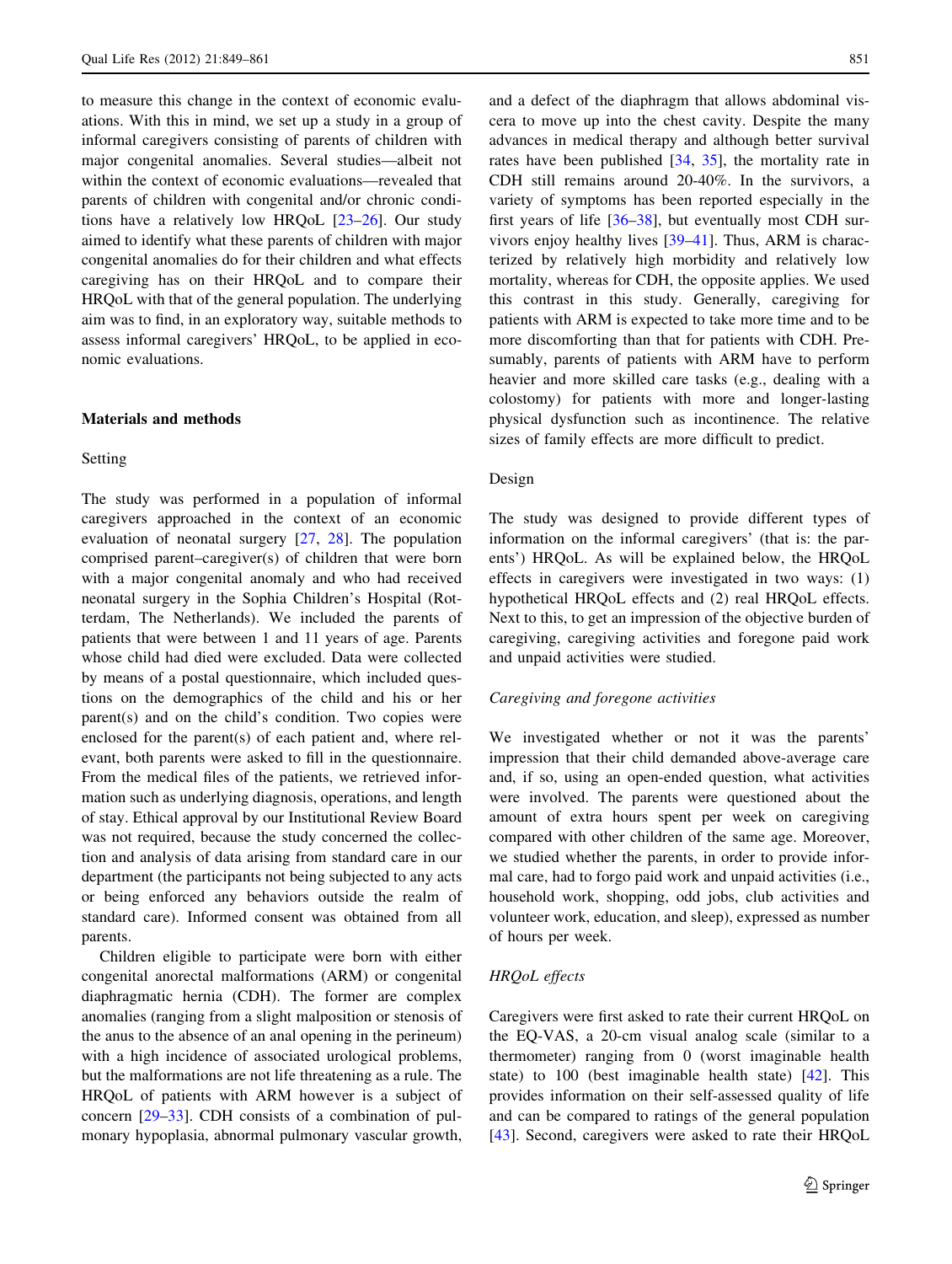again on the assumption that someone would take over their caregiving activities completely and free of charge, so that they will no longer have to spend time on their current caregiving tasks. Third, caregivers were asked to classify their HRQoL on the EQ-5D descriptive system [\[42](#page-11-0)]. This involved responders classifying themselves on five dimensions of HRQoL, which together encompass both physical, psychological, and social HRQoL: mobility, selfcare, usual activities, pain/discomfort, and anxiety/depression. Each dimension is subdivided into three levels of dysfunction, which correspond to whether a responder has no problems, some or moderate problems, or extreme problems. Accordingly, this 'descriptive system' generates 243  $(3^5)$  theoretically possible health states. Dolan was the first to publish a value set for all these health states. Health states are then commonly assigned a weight between 1 (perfect health) and 0 (dead), with certain poor health states receiving negative weights (i.e., worse than dead) [\[44](#page-11-0)]. As with the EQ-VAS scores, the EQ-5D scores of informal caregivers can be compared with reference scores [\[43](#page-11-0)]. The minimally important difference—which is the smallest, yet important or meaningful difference or change in a HRQoL score—for both the EQ-VAS and EQ-5D is considered to be roughly around 5% (that is, five points on the 0–100 EQ-VAS scale and 0.05 on the 0–1 EQ-5D scale) [[45–47\]](#page-11-0). Both the EQ-VAS and the EQ-5D descriptive system were developed by the EuroQol Group. More details on both instruments are available through <http://www.euroqol.org>.

In theory, the HRQoL change due to caregiving specifically, excluding 'family effects', can be determined by looking at the difference between the two scores on the EQ-VAS. After all, in the hypothetical scenario in which someone else would take over all caregiving tasks, the family effect is still present, as the patient's health is not assumed to improve. We aimed at deriving the effect of caregiving on HRQoL directly by asking about this hypothetical scenario, but were unsure whether responders could provide a valid assessment of this effect. Therefore, we also used the comparison of the caregivers' scores on the EQ-VAS and the EQ-5D with scores elicited in the general population as validation checks and as a possible alternative way of deriving HRQoL changes in caregivers. These differences with general population scores would relate both to caregiving and to the effect of having an ill child (the family effect).

## Statistical analyses

The analyses were stratified by parent (mother/father). Differences between the two scores on the EQ-VAS (i.e., the actual current HRQoL and the HRQoL in the hypothetical scenario) were tested using paired-samples t test. One-way analysis of variance (ANOVA) with Bonferroni

post hoc tests (for continuous variables) or chi-square test (for categorical variables) were applied to compare subgroups of parents who claimed that their HRQoL would either increase, decrease, or be the same in the hypothetical scenario in which care tasks would be taken over. We hypothesized that the parents who indicated that their HRQoL would improve in the scenario in which care tasks would be taken over (compared with those indicating that their HRQoL would not differ or would even diminish) were more likely to:

- 1. Be parents of ARM patients (rather than of CDH patients);
- 2. Be female;
- 3. Take care of a young child;
- 4. Take care of the child alone;
- 5. Have given up paid work;
- 6. Report a shortage of time for more unpaid activities;
- 7. Have a lower monthly gross income;
- 8. Take care of a child with a relatively low HRQoL according to the symptom score and the EQ-VAS;
- 9. Have a relatively low HRQoL (as expressed by the EQ-VAS scores and the EQ-5D scores compared to the reference scores).

One-sample t test was used to test for differences in means between the parents' EQ-VAS and EQ-ED scores and those of the general population.

In addition, we wondered whether it would be possible to explain differences between the parents' HRQoL and the age- and sex-specific HRQoL scores of the general population. Both the differences on the EQ-VAS and on the EQ-5D were taken as dependent variables in a standard linear regression model. For further explanatory purposes, we selected only those independent variables that were considered most important. Moreover, in order to avoid multicollinearity, predictors of HRQoL that correlated highly with other predictors were not selected. The independent variables were as follows:

- 1. Congenital anomaly (i.e., ARM or CDH);
- 2. The child's age;
- 3. Symptom score of the ARM patients;
- 4. Symptom score of the CDH patients;
- 5. Taking care of the child alone or with a partner;
- 6. (Not) having given up paid work as a particular consequence of the anomaly;
- 7. Number of unpaid activities the parent can spend less time on (ranging from zero to six);
- 8. Monthly gross income;
- 9. The child's HRQoL as assessed by the parent on the EQ-VAS.

Adjusted R Square was calculated as a measure of the goodness-of-fit of the model.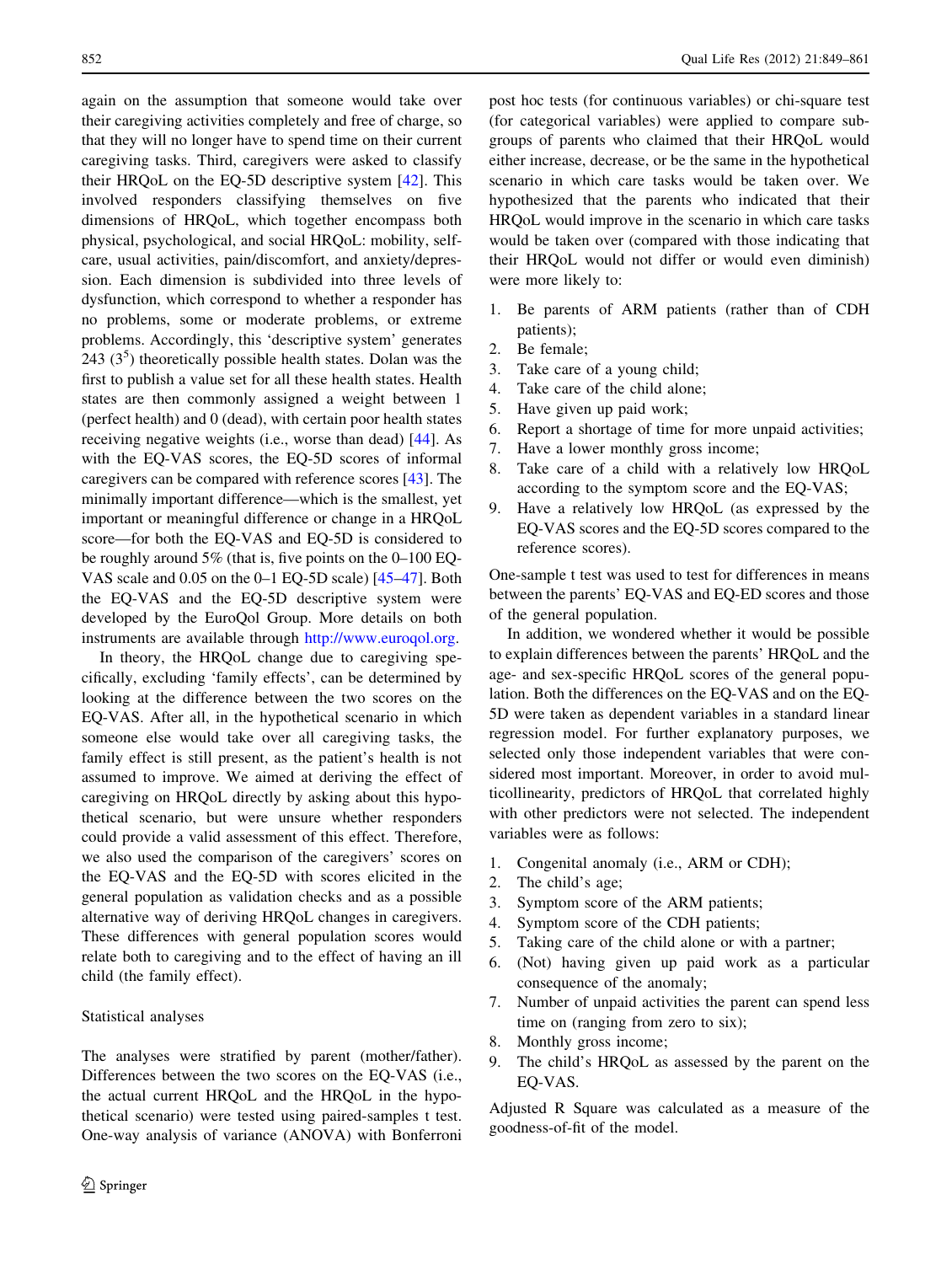Table 1 Demographic characteristics of the patients and their parents

| Patients characteristics                                       | ARM         | <b>CDH</b> |
|----------------------------------------------------------------|-------------|------------|
| Number                                                         | 118         | 46         |
| Mean age (SD)                                                  | 6.1(3.0)    | 6.0(3.1)   |
| Sex $(\%$ female)                                              | 42%         | 48%        |
| Number of parents $(\%)^a$                                     |             |            |
| 1 <sup>b</sup>                                                 | $12(10\%)$  | 6(13%)     |
| $2^{\circ}$                                                    | 104(88%)    | 40 (87%)   |
| Parents characteristics                                        | Female      | Male       |
| Number of parents                                              | 161         | 145        |
| Mean age (range)                                               | $35(22-48)$ | 38 (24–59) |
| Total number of children in household                          | 2.2         | 2.4        |
| Caregiving together with a<br>partner (thus, not alone) $(\%)$ | 89%         | 99%        |

<sup>a</sup> For 2 patients with ARM, we have no data on informal caregiving, as the section of the questionnaires concerning caregiving was skipped

 $<sup>b</sup>$  When only one parent filled in the questionnaire, mostly (94% of all</sup> cases) this was a female

<sup>c</sup> When two parents filled in the questionnaires, mostly (99% of all cases) these were a female and a male

Next to that, the following two hypotheses were tested. First, we anticipated that the model would have more exploratory power for female caregivers compared to males, because female caregivers are likely to spend more time on caregiving tasks (and thus more likely to have to give up other activities) and therefore may experience HRQoL problems related to caregiving sooner. Second, it was hypothesized that our model would fit better in the explanation of the differences with the general population on the EQ-VAS than the EQ-5D descriptive system. This is because the EQ-VAS might be expected to be more sensitive to small differences as it comprises a continuous scale rather than three distinct levels of functioning per dimension. The EQ-VAS might also be more responsive to changes in emotional HRQoL, which may be especially affected by caring for a child with health problems.

Results were considered statistically significant if they were below the 0.05 level of probability.

## Results

# Characteristics of the study population

Of the 198 patients with ARM, 18 died and 14 could not be traced. We also excluded 1 severely cognitively disabled patient. Thus, the parents of 165 patients were sent questionnaires. The response rate was  $72\%$  ( $n = 118$ ). Of the

122 patients with CDH, we had to exclude 45 patients who died and 4 who could not be traced. The parents of the remaining 73 patients were sent questionnaires. Questionnaires were returned by  $63\%$  ( $n = 46$ ). Demographic details of the patients ( $n = 164$ , both diagnostic groups taken together) and their parents  $(n = 306)$  are listed in Table 1.

### Caregiving and forgone activities

Concerning the ARM patients, 48% of the mothers and 32% of the fathers had the impression that caregiving for their child required more time than that for other children of similar age. As hypothesized, these percentages are larger than those found in the parents of CDH patients (24 and 13%, respectively). In patients with ARM, the parents' activities consisted of, for example, giving enemas and changing diapers or underwear, while the parents of CDH patients mentioned activities such as administering medication or the provision of oxygen (Table 2). If we only take into consideration the parents that had the impression that caregiving for their child required more time than that for other children, the amount of extra hours spent per week on caregiving was 7 in mothers of ARM patients, 5 h in fathers of ARM patients, and 7 h in both mothers and fathers of CDH patients.

Almost half of the mothers had given up paid work for taking care of their child (Table [3](#page-5-0)). However, these parents might have given up paid work anyway upon their child's birth, regardless of the congenital anomaly. Indeed, only a small proportion of the mothers indicated that they had given up paid work as a particular consequence of the caregiving associated with the anomaly. In fathers, these

Table 2 Most frequent caregiving tasks (top five)

|                                                    | Parents<br>mentioning<br>this task <sup>a</sup> $(\%)$ |
|----------------------------------------------------|--------------------------------------------------------|
| Parents of patients with ARM                       |                                                        |
| Giving enemas/lavage                               | 58                                                     |
| Changing diapers or underwear/washing child        | 25                                                     |
| Supervision/extra attention in general/cheering up | 20                                                     |
| Washing (textiles)                                 | 18                                                     |
| Taking care of the child's stoma                   | 15                                                     |
| Parents of patients with CDH                       |                                                        |
| Supervision/extra attention in general/cheering up | 44                                                     |
| Administering medication                           | 25                                                     |
| Monitoring oxygen need/provision of oxygen         | 25                                                     |
| Preparing special meals/helping with eating        | 25                                                     |
| Visiting health care providers                     | 19                                                     |

Proportion of all parents who reported that the time for taking care of their child was above average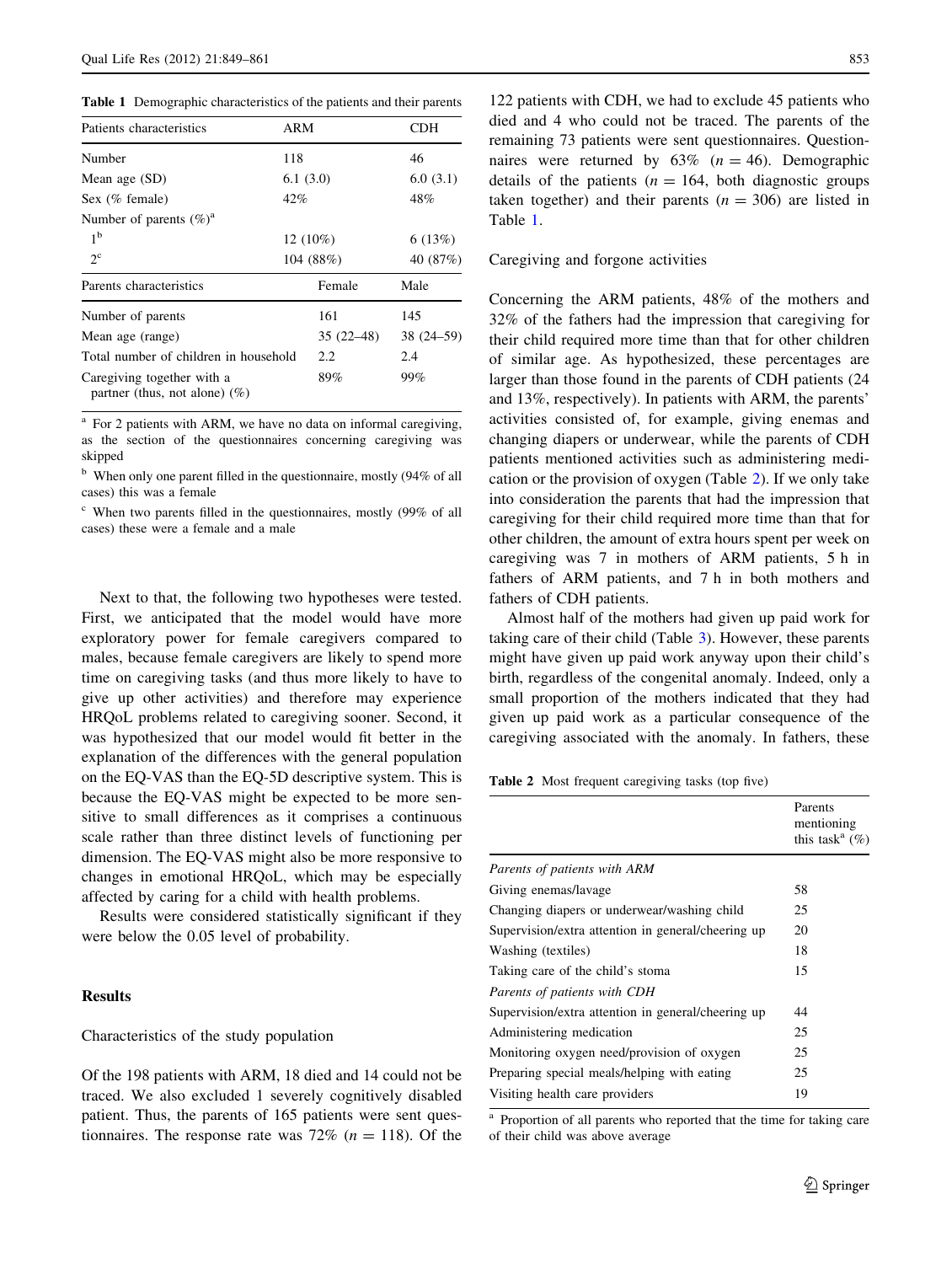<span id="page-5-0"></span>Table 3 Forgone Paid Work and Unpaid Activities

|                                                                                                 | ARM patients'<br>parents $(\%)$ |                | CDH patients'<br>parents $(\% )$ |         |
|-------------------------------------------------------------------------------------------------|---------------------------------|----------------|----------------------------------|---------|
|                                                                                                 | Mothers                         | Fathers        | Mothers                          | Fathers |
| Parents who gave up paid work for taking<br>care of their child                                 | 46                              | $\mathfrak{D}$ | 48                               |         |
| Parents who gave up paid work for taking care<br>of their child as a consequence of the anomaly | 12                              |                | 7                                | 0       |
| Parents indicating that they can spend less time<br>on unpaid activities:                       |                                 |                |                                  |         |
| Household work                                                                                  | 8                               | 3              |                                  | 3       |
| Shopping                                                                                        |                                 | 2              |                                  | 3       |
| Odd jobs                                                                                        | 8                               | 10             |                                  | 8       |
| Club activities and volunteer work                                                              |                                 | 4              | 5                                | 3       |
| Education                                                                                       | 5                               | 2              | 7                                | 8       |
| Sleep                                                                                           | 12                              | 8              | 14                               | 11      |

percentages were substantially lower. As a result, the net labor participation of all mothers that have a partner and whose youngest child is aged 0–4 years  $(n = 83)$ , for example, was lower than that of their counterparts in the general population  $[48]$  $[48]$  (37% vs. 45%). Note however that the difference was not statistically significant ( $P = 0.16$ ), so that this finding could be due to chance. The parents also indicated whether they had spent less time on unpaid activities than they wished because of the child's anomaly (Table 3). Parents of ARM patients and those of CDH patients appeared not to differ very much. Generally, fathers less often reported a shortage of time.

## Health-related quality of life

#### EQ-VAS scores in the real and hypothetical scenarios

Contrary to our expectations, it emerged that for the majority (76%) of parents, the hypothetical scenario did not produce different HRQoL states from the actual current HRQoL state as indicated on the EQ-VAS. Surprisingly, 9% of all parents indicated that their HRQoL would in fact diminish in the hypothetical scenario (Table [4](#page-6-0)). Mean EQ-VAS scores for both scenarios are also listed in Table [4.](#page-6-0) No statistically significant differences were found in these means of both EQ-VAS scores, neither in the four subgroups nor in the entire sample.

While the hypothetical score appeared not to differ significantly from the current HRQoL as indicated on the EQ-VAS, this appeared not to be the case for some subgroups (Table [5](#page-6-0)). To examine the hypotheses mentioned above, the 294 parents who provided an answer to both scenarios were divided into three groups: 47 parents reported hypothetical scores greater than current scores (the difference averaging 11 points), while 222 parents reported no difference, and 25 parents reported hypothetical scores lower than current scores (the difference averaging 27 points). Generally, mothers, parents that had to forgo paid work or unpaid activities, parents of children suffering many symptoms and with a relatively low HRQoL (as reported by the parents), and parents with a relatively low HRQoL themselves (according to the EQ-VAS) were over-represented in the subgroup of people who claimed that their HRQoL would increase in the hypothetical scenario in which care tasks would be taken over. For example, as can be seen in Table [5,](#page-6-0) of all parents who reported an increase in the hypothetical scenario 68% were mothers, as against 49% of the parents who reported no difference, and 60% of the parents who reported a decrease in the hypothetical scenario.

#### EQ-VAS and EQ-5D compared with the general population

We compared the parents' EQ-VAS and EQ-5D scores with those of the general population for two age classes of the parents of both patient groups (Table  $6$ ). With the exception of the fathers aged between 25 and 34, the EQ-VAS scores of the parents of the ARM patients were statistically significantly lower than those of the general population. The HRQoL of the CDH patients' parents, by contrast, did not differ statistically significantly. Using the EQ-5D, the mothers' HRQoL scores turned out to be relatively low. However, by conventional statistical criteria, this difference was significant only for the mothers of ARM patients between 25 and 34 years of age (0.83 vs. 0.93 in the general population;  $P = 0.002$ ).

Even though the majority of the parents said that their HRQoL would not be different in the hypothetical scenario (Table [4\)](#page-6-0), the analyses showed that differences in means existed between the HRQoL of the parents and the general population (Table [6\)](#page-7-0). By doing a regression analysis, we have tried to explain the parents' relatively low HRQoL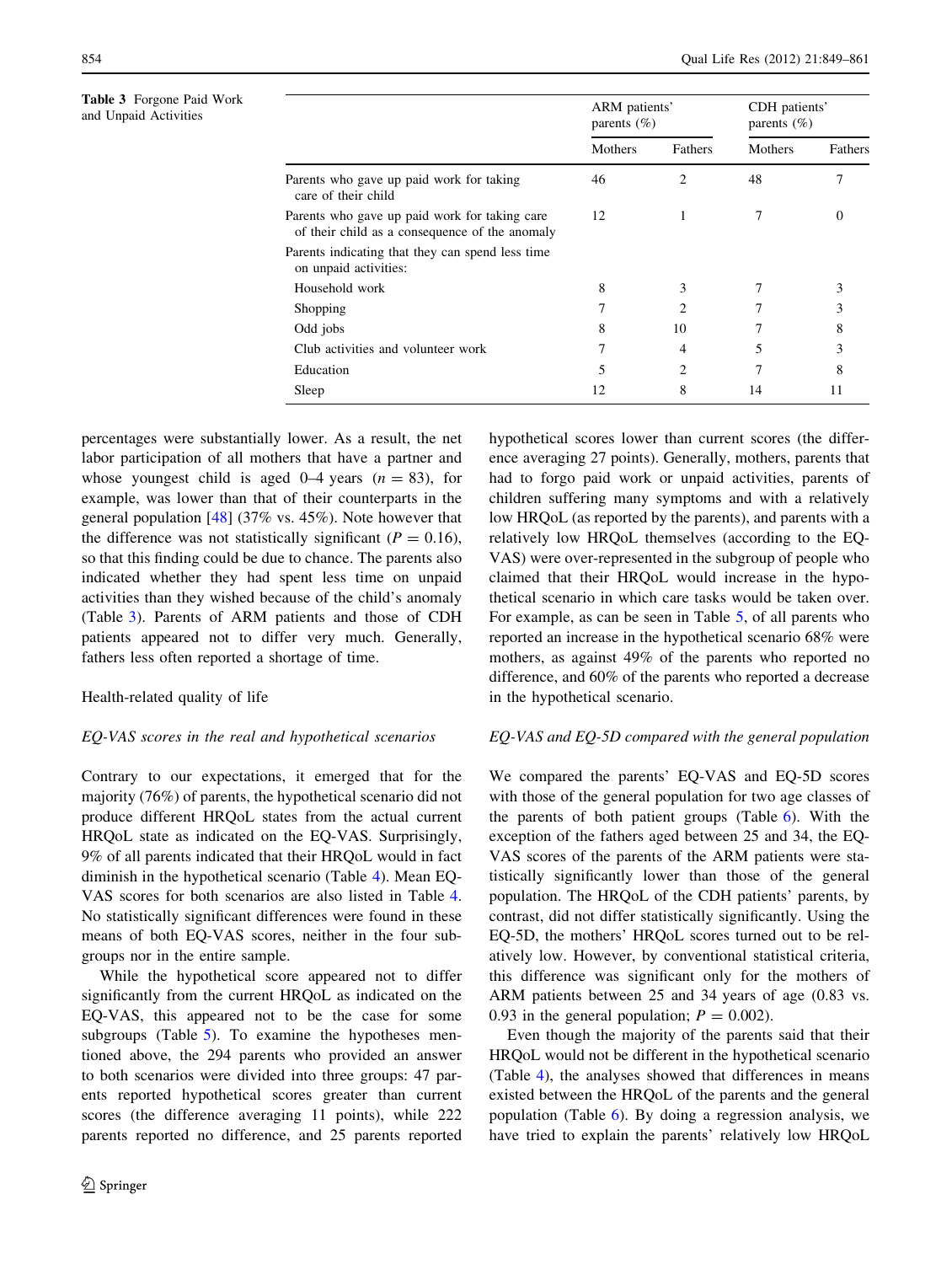## <span id="page-6-0"></span>Table 4 EQ-VAS scores in the real and hypothetical scenarios

|                                                             | Parents of patients with ARM $(n)$                 |                                                  |                                                 | Parents of patients with CDH $(n)$              |                                                   |  |
|-------------------------------------------------------------|----------------------------------------------------|--------------------------------------------------|-------------------------------------------------|-------------------------------------------------|---------------------------------------------------|--|
|                                                             | Mothers                                            | Fathers                                          | <b>Mothers</b>                                  | Fathers                                         |                                                   |  |
| $EQ-VAShypothetical$<br>$EQ-VASreal$                        | $24\%$ (26)                                        | $11\%$ (11)                                      | $13\%$ (6)                                      | $10\%$ (4)                                      | $16\%$ (47)                                       |  |
| $EQ-VAShypothetical =$<br>$EQ-VAS_{real}$                   | 64\% (70)                                          | $82\%$ (80)                                      | $84\%$ (38)                                     | $83\%$ (34)                                     | 76\% (222)                                        |  |
| $EQ-VAShypothetical <$<br>$EQ-VAS_{real}$                   | $13\%$ (14)                                        | $7\%$ (7)                                        | $2\%$ (1)                                       | $7\%$ (3)                                       | $9\%$ (25)                                        |  |
| Mean EQ-VAS <sub>hypothetical</sub><br>Mean $EO-VAS_{real}$ | $74.15 \pm 22.83$ (111)<br>$74.91 \pm 19.02$ (114) | $81.64 \pm 19.14(98)$<br>$81.78 \pm 16.88$ (101) | $83.60 \pm 14.68$ (45)<br>$83.47 \pm 13.90(45)$ | $84.32 \pm 12.70(41)$<br>$84.10 \pm 11.26$ (41) | $79.49 \pm 19.70$ (295)<br>$79.75 \pm 17.07(301)$ |  |

EQ-VAS<sub>real</sub> refers to the parents' actual current HRQoL and EQ-VAS<sub>hypothetical</sub> to their HRQoL in the hypothetical scenario in which care tasks would be taken over

Data expressed as mean  $\pm$  standard deviation (*n*) or percentages (*n*)

In none of the groups, the differences in the means of both EO-VAS scores were significant at the 0.05 level (paired-samples t test)

|  |  |  |  |  | Table 5 Parents who indicated a HRQoL change in the hypothetical scenario versus those who did not |  |  |  |
|--|--|--|--|--|----------------------------------------------------------------------------------------------------|--|--|--|
|--|--|--|--|--|----------------------------------------------------------------------------------------------------|--|--|--|

|                                                                                | Group A<br>$\text{EQ-VAS}_{\text{hypothetical}} >$<br>$EO-VASreal$ ( <i>n</i> ) | Group B<br>$EQ-VAShypothetical =$<br>$EO-VASreal$ ( <i>n</i> ) | Group $C$<br>$EQ-VAShypothetical <$<br>$EO-VAS_{real}(n)$ | $P$ value <sup>a</sup> |
|--------------------------------------------------------------------------------|---------------------------------------------------------------------------------|----------------------------------------------------------------|-----------------------------------------------------------|------------------------|
| Difference EQ-VAS <sub>hypothetical</sub> and EQ-VAS <sub>real</sub><br>(mean) | $11.2 \pm 8.5 \ (47)^{b,c}$                                                     | $0.0 \pm 0.0$ $(222)^{b,d}$                                    | $-27.2 \pm 23.8$ (25) <sup>c,d</sup>                      | < 0.001                |
| Anomaly (% parents of ARM patients)                                            | 79% (47)                                                                        | 68\% (222)                                                     | $84\%$ (25)                                               | 0.10                   |
| Sex (% female parents)                                                         | 68\% $(47)^{b}$                                                                 | 49% $(222)^b$                                                  | $60\% (25)$                                               | 0.04                   |
| Mean child's age                                                               | $5.3 \pm 3.4$ (47)                                                              | $6.4 \pm 2.9$ $(222)^d$                                        | $4.6 \pm 2.9$ $(25)^d$                                    | 0.002                  |
| Percentage parents taking care alone                                           | $8.5\%$ (47)                                                                    | 5.0% (222)                                                     | $8.0\%$ (25)                                              | 0.56                   |
| Percentage parents that gave up paid work                                      | $15\%$ (46) <sup>b</sup>                                                        | $3\%$ $(215)^{b}$                                              | $12\%$ (24)                                               | 0.001                  |
| No. of unpaid activities to spend less time on                                 | $1.3 \pm 1.7$ (43) <sup>b,c</sup>                                               | $0.2 \pm 0.6$ (212) <sup>b</sup>                               | $0.6 \pm 1.1$ (22) <sup>c</sup>                           | < 0.001                |
| Mean monthly gross income <sup>e</sup>                                         | $\in$ 2,857 $\pm \in$ 1,600 (46)                                                | $\in$ 2,996 $\pm \in$ 1,290 (198) <sup>d</sup>                 | $\in$ 2,057 $\pm \in$ 1,047 (23) <sup>d</sup>             | 0.006                  |
| Mean symptom score ARM <sup>f</sup>                                            | $9.0 \pm 3.1 (37)^b$                                                            | $5.9 \pm 4.0$ $(150)^{6}$                                      | $6.7 \pm 3.2$ (21)                                        | < 0.001                |
| Mean symptom score CDH <sup>t</sup>                                            | $12.7 \pm 8.5$ (10) <sup>b</sup>                                                | $6.3 \pm 6.3$ (72) <sup>b</sup>                                | $7.6 \pm 6.2$ (4)                                         | 0.02                   |
| Mean EQ-VAS (parent form) <sup>f</sup>                                         | $75.3 \pm 17.1 (47)^b$                                                          | $86.2 \pm 13.4~(219)^b$                                        | $83.0 \pm 14.0$ (24)                                      | < 0.001                |
| Mean difference $EQ\text{-}VAS_{\text{real}}$ and $EQ\text{-}VAS_{\text{gp}}$  | $-16.0 \pm 14.9$ (47) <sup>b</sup>                                              | $-3.8 \pm 16.6$ (222) <sup>b</sup>                             | $-9.6 \pm 16.2$ (25)                                      | < 0.001                |
| Mean difference EQ-5D and EQ-5D $_{\text{sn}}$                                 | $-0.08 \pm 0.15$ (46) <sup>b</sup>                                              | $-0.01 \pm 0.16$ (222) <sup>b</sup>                            | $-0.10 \pm 0.25$ (22)                                     | 0.003                  |

Data expressed as mean  $\pm$  standard deviation (*n*) or percentages (*n*)

GP general population

<sup>a</sup> One-way analysis of variance (ANOVA) (for continuous variables) or chi-square test (for categorical variables)

<sup>b</sup> Difference between group A and group B significant at the 0.05 level (Bonferroni post hoc test or Yates' corrected chi-square test)

<sup>c</sup> Difference between group A and group C significant at the 0.05 level (Bonferroni post hoc test or Yates' corrected chi-square test)

<sup>d</sup> Difference between group B and group C significant at the 0.05 level (Bonferroni post hoc test or Yates' corrected chi-square test)

<sup>e</sup> Gross income from work was estimated on the basis of sex, age, and highest education [\[65\]](#page-12-0). Income from social security benefits or capital was not taken into account. For all children who have two caregivers with paid work, the incomes of both caregivers were considered

<sup>f</sup> While each parent (one or two) of a child had the opportunity to fill in a questionnaire on caregiving, the questions on symptoms and the EQ-VAS parent form were added only once and probably answered by one parent alone. Therefore, for some parents, this information might reflect their partner's opinion on their child's HRQoL

(Table [7](#page-8-0)). Generally, the directions of the coefficients met our expectations, although the residual variance was rather large. Apparently, the most important variables explaining HRQoL differences were type of anomaly (i.e., ARM or CDH), symptom score, income, and the child's HRQoL as assessed on the EQ-VAS. In line with the hypothesis we made above, the differences between mothers and the general population could be explained better than those for fathers. For mothers, caregiving characteristics also better explained EQ-VAS differences than EQ-5D differences.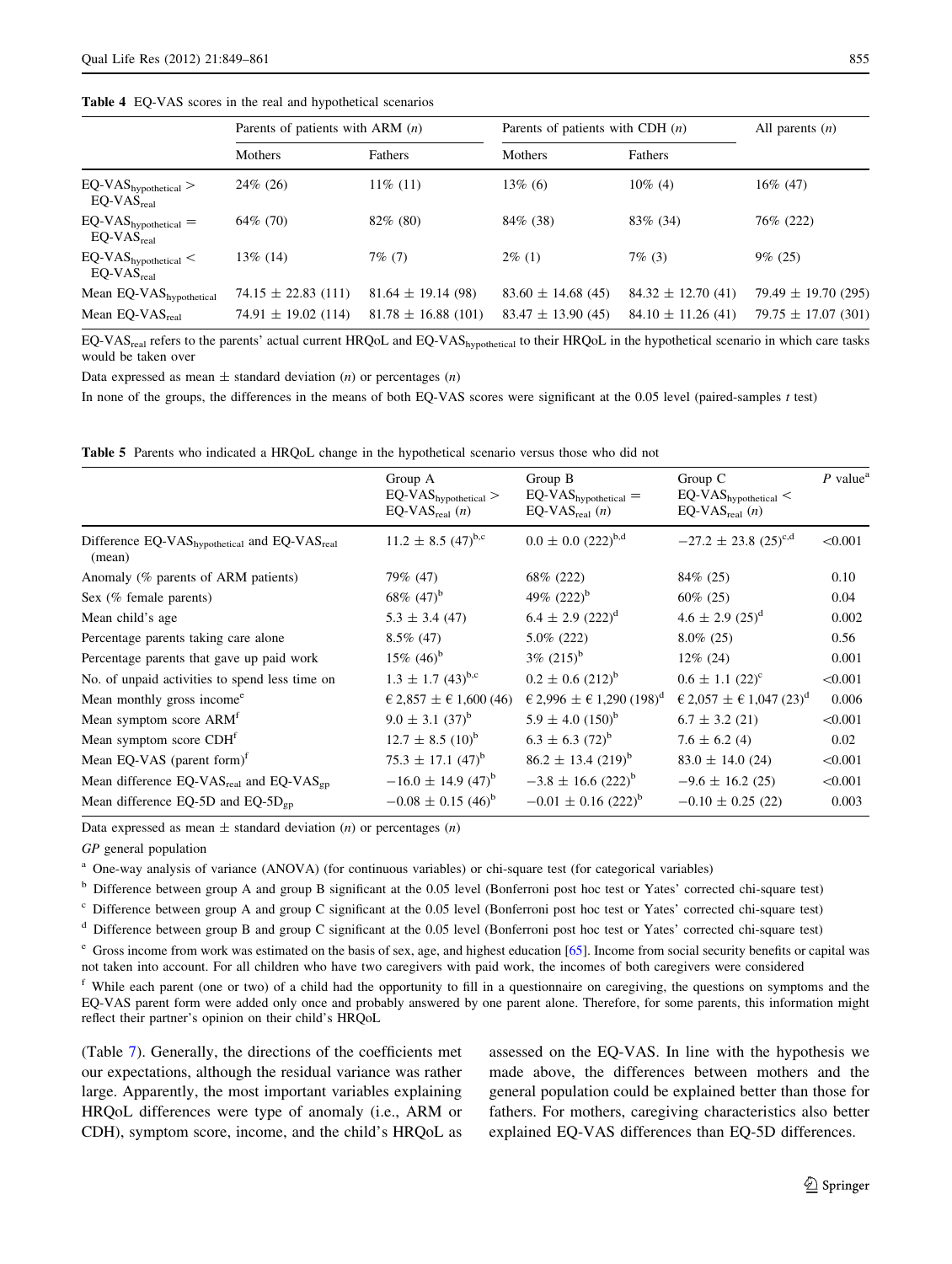<span id="page-7-0"></span>

|              |           | Age class Mean scores $(n)$                          |                                   |                                             |            | Difference with the general population $(95\%$ confidence interval) |                                             |                                                                   |                         |
|--------------|-----------|------------------------------------------------------|-----------------------------------|---------------------------------------------|------------|---------------------------------------------------------------------|---------------------------------------------|-------------------------------------------------------------------|-------------------------|
|              |           |                                                      |                                   | ARM patients' parents CDH patients' parents |            | ARM patients' parents                                               |                                             | CDH patients' parents                                             |                         |
|              |           | Mothers Fathers                                      |                                   | Mothers                                     | Fathers    | Mothers                                                             | Fathers                                     | Mothers                                                           | Fathers                 |
| EQ-VAS 25-34 |           |                                                      | $74.02(44)$ 85.15 (26) 85.95 (19) |                                             |            | $86.42(12)$ -12.80 (-17.71 to -7.88) <sup>***</sup>                 | $-1.72$ ( $-7.59$ to 4.16)                  | $-0.87 (-5.58 \text{ to } 3.83)$ $-0.45 (-7.57 \text{ to } 6.67)$ |                         |
|              | $35 - 44$ | 76.35 (58)                                           |                                   | $82.79(56)$ $82.18(22)$                     | 82.89 (28) | $-10.00 (-15.52 \text{ to } -4.49)^{***}$                           | $-4.02$ ( $-7.68$ to $-0.37$ ) <sup>*</sup> | $-4.17$ (-11.61 to 3.28) $-3.92$ (-8.36 to 0.53)                  |                         |
| EQ-5D        | $25 - 34$ | 0.83(43)                                             | 0.94(26)                          | 0.86(19)                                    | 0.93(12)   | $-0.10$ ( $-0.16$ to $-0.04$ ) <sup>**</sup>                        | $0.01 (-0.04 to 0.05)$                      | $-0.07$ ( $-0.17$ to 0.02)                                        | $0.00 (-0.07 to 0.07)$  |
|              | $35 - 44$ | (57)                                                 | 0.92(55)                          | 0.87(22)                                    | 0.90(28)   | $-0.01(-0.05 \text{ to } 0.03)$                                     | $0.01 (-0.02 to 0.05)$                      | $-0.04 (-0.14 to 0.06)$                                           | $-0.01$ (-0.07 to 0.04) |
|              |           | Significant at the 0.05 level (one-sample t test)    |                                   |                                             |            |                                                                     |                                             |                                                                   |                         |
|              |           | ** Significant at the 0.01 level (one-sample t test) |                                   |                                             |            |                                                                     |                                             |                                                                   |                         |

\*\*\* Significant at the 0.001 level (one-sample t test)

\*\*\*

Significant at the 0.001 level (one-sample t test)

Finally, we estimated a restricted model, only including what seemed to be the most important independent variables (i.e., type of anomaly, symptom score, income, and the child's HRQoL). The Adjusted R Squares increased slightly (from 0.12, 0.04, 0.03, and 0.03 (see Table [7](#page-8-0)) to 0.13, 0.06, 0.05, and 0.05, respectively).

## Discussion

When adopting a societal perspective or a more narrow health care perspective in economic evaluations of health care interventions, the HRQoL effects in informal caregivers need to be taken into account. To date, few attempts to quantify these effects have been made. In this paper, we report on an evaluation done in a population of parents caring for children with major congenital anomalies, in an attempt to assess changes in caregivers' HRQoL specifically in relation to caregiving. Moreover, we investigated the impact of informal caregiving by comparing HRQoL of caregivers with that of the general population. Our findings emphasize the importance of investigating the position of informal caregivers when conducting economic evaluations and provide important lessons for the future.

Caregivers were shown to have a lower HRQoL than their counterparts in the general population. However, this result did not hold for some subgroups investigated, which implies that in this study, with the methods that we have used, effects on carers (either 'family effects' or 'caregiving effects') were not universal. In this respect, it should be noted that we included, where relevant, both parents of each child. They may not both be providing care (and thus experiencing the caregiver effect) to an equal extent, yet both parents may be expected to experience the family effect. The analysis might have shown stronger results if we had concentrated only on primary caregivers providing high levels of caregiving, thus experiencing both effects simultaneously. Besides, some parents may have come to perceive informal caregiving tasks as normal tasks and have difficulty to distinguish between their role as caregiver and a 'normal' parenting role. Furthermore, coping resources of the parents are likely to have affected the reported HRQoL [\[49](#page-11-0), [50](#page-11-0)].

In view of these reflections, our findings suggest that the impact on primary caregivers may indeed be significant. Therefore, our study underlines the importance of considering caregivers, also in the context of economic evaluations. Moreover, it indicates that general HRQoL measures, as used in patients, may be able to detect HRQoL effects in caregivers. Using such outcome measures also facilitates the incorporation of HRQoL effects in common economic evaluations by, in principle, allowing the addition of HRQoL effects in caregivers to those in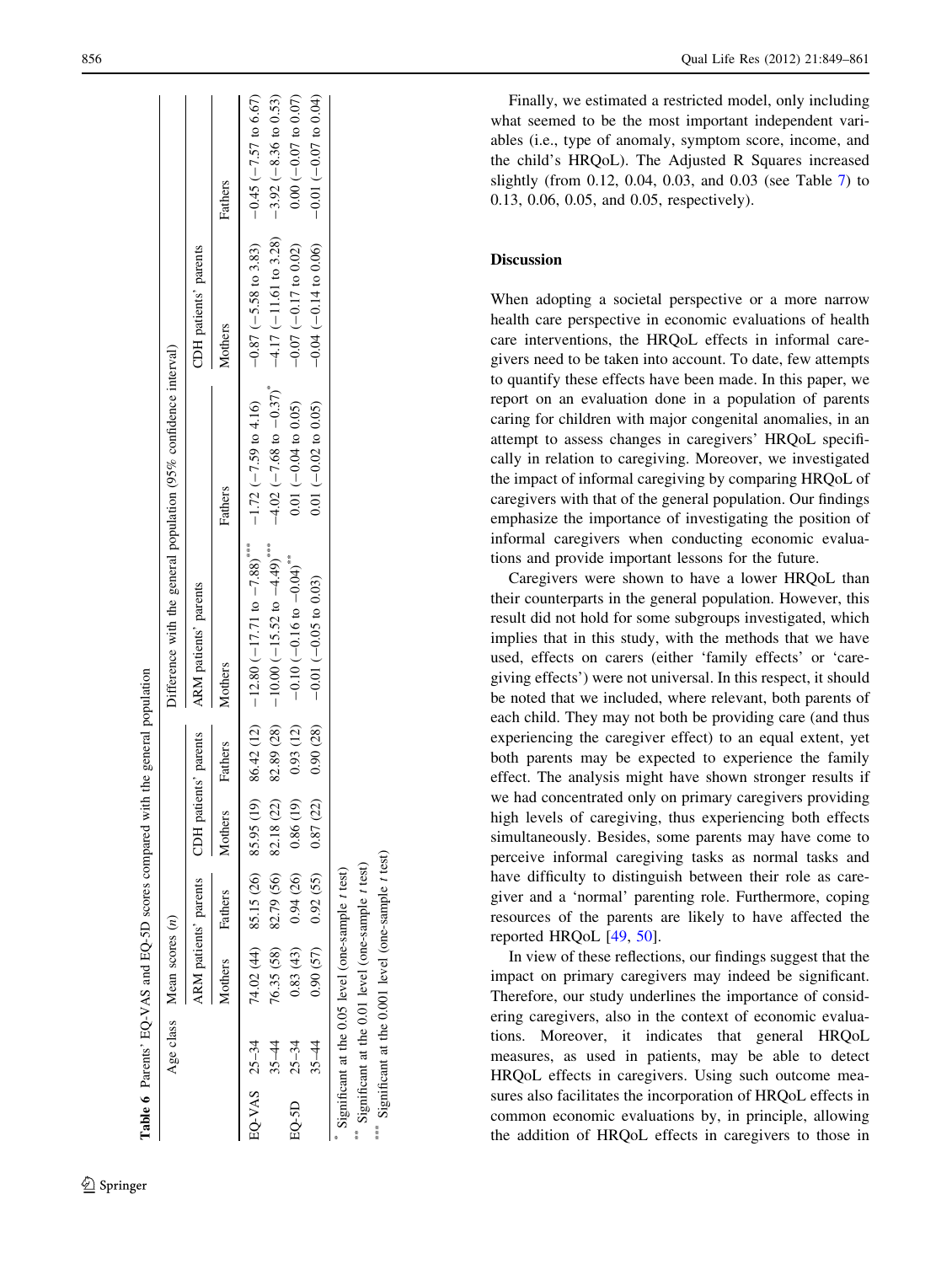| Independent variables, standardized         | Dependent variable                            |                                           |                                               |                                           |  |  |
|---------------------------------------------|-----------------------------------------------|-------------------------------------------|-----------------------------------------------|-------------------------------------------|--|--|
| regression coefficients (Bêta) <sup>a</sup> | Mothers                                       |                                           | Fathers                                       |                                           |  |  |
|                                             | Difference EO-VAS<br>and EQ-VAS <sub>on</sub> | Difference EO-5D<br>and EQ-5 $D_{\rm gp}$ | Difference EO-VAS<br>and EQ-VAS <sub>on</sub> | Difference EO-5D<br>and EQ-5 $D_{\rm gp}$ |  |  |
| (1) Congenital anomaly                      | $-0.21$ **                                    | $-0.01$                                   | $-0.05$                                       | 0.02                                      |  |  |
| $(2)$ Child's age                           | $-0.03$                                       | 0.01                                      | $-0.06$                                       | 0.00                                      |  |  |
| (3) ARM symptom score                       | $-0.13$                                       | $-0.09$                                   | $-0.02$                                       | $-0.13$                                   |  |  |
| (4) CDH symptom score                       | 0.03                                          | $-0.10$                                   | $-0.05$                                       | $-0.18$ <sup>*</sup>                      |  |  |
| (5) Taking care alone or with a partner     | 0.02                                          | $-0.00$                                   | $-0.10$                                       | $-0.07$                                   |  |  |
| (6) Having given up paid work               | 0.07                                          | 0.01                                      | 0.02                                          | 0.06                                      |  |  |
| (7) Unpaid activities to spend less time on | $-0.04$                                       | $-0.08$                                   | 0.02                                          | $-0.02$                                   |  |  |
| (8) Gross income                            | 0.11                                          | $0.20^{*}$                                | 0.15                                          | 0.17                                      |  |  |
| (9) Child's health-related quality of life  | $0.28***$                                     | 0.08                                      | $0.24***$                                     | 0.04                                      |  |  |
| Adjusted $R^2$                              | 0.12                                          | 0.04                                      | 0.03                                          | 0.03                                      |  |  |

GP general population

Significant at the 0.05 level

\*\* Significant at the 0.01 level

<sup>a</sup> Besides a constant. Forced entry method (tolerance: 0.0001)

<span id="page-8-0"></span>Table 7 HRQoL differences between parents and the general population explained

patients. Analysts and policy makers should therefore be aware that if HRQoL improvement is an important aim, they should register HRQoL changes not only in patients but also in their caregivers and perhaps even in their broader social environment. This, in turn, may alter the cost-effectiveness of treatments, as was also discussed by Basu and Meltzer—who also called attention to possible equity concerns, in the sense that including effects on others (such as caregivers and family members) may lead to differences between patients who have or do not have a partner, for example [[7\]](#page-10-0).

In studies on the effects in caregivers, it should not be ignored that the results may partly depend on the setting. For example, in a parent–child relationship, caregiving is normal to some extent, although it diminishes with time, while this is less so in a partner relationship or a child– parent relationship. Moreover, in the context of parents caring for their children, caregivers are typically relatively young, which may result in other effects on HRQoL (and well-being) than when caregivers are older. Furthermore, it is good to emphasize the broader social context of caregiving. For example, in a parent–child relationship, caregiving for one child may lead to the deprivation of other children in the family because of parental inattention or too much early responsibility [\[51](#page-11-0), [52](#page-11-0)]. Finally, the decisions to provide care or to cease caregiving (or: 'the endogeneity of caregiving and health' [\[53](#page-11-0)]) will be made for different reasons in different settings, caused by different underlying mechanisms. Considering all this, an important area for future studies is to further unravel the influence of the relationship between caregiver and care receiver on the impact of caregiving. These issues have received little attention in the literature so far.

The EQ-5D was the instrument of choice in this study. Among its advantages are that it is a short, easily understandable questionnaire, and suitable for mail administration. Another advantage is that it includes all basic domains of HRQoL—psychological, physical, and social as well. So far, many studies have mainly focused on psychological health of caregivers. Studies of the physical health effects are less conclusive but suggest increased physical vulnerability [\[54–56](#page-11-0)]. Thus, it is desirable to adhere to a broadly defined HRQoL measure, without eliminating any domains in advance. Moreover, the EQ-5D, comprising the EQ-5D descriptive system and the EQ-VAS, has proven a reasonably valid instrument, also in people suffering from health problems that mainly affect specific dimensions of HRQoL [[57–](#page-11-0)[60\]](#page-12-0). The EQ-5D thus appeared an excellent starting point for attempting to quantify the HRQoL effects in caregivers. Nevertheless, more investigation into for example the sensitivity of different HRQoL instruments to these effects seems warranted. In that context, it is also important to note the social dimension of HRQoL. The EQ-5D captures (elements of) this social dimension by asking about problems with performing usual activities, such as work, study, housework, family, or leisure activities. This can be an important problem for caregivers as well. This is also recognized in the CarerQol instrument [\[14](#page-10-0), [15](#page-10-0)], which for example asks about the quality of the relationship with the patient and the support from one's social environment in providing care. Finally, it needs emphasizing that by concentrating on HRQoL effects other, broader quality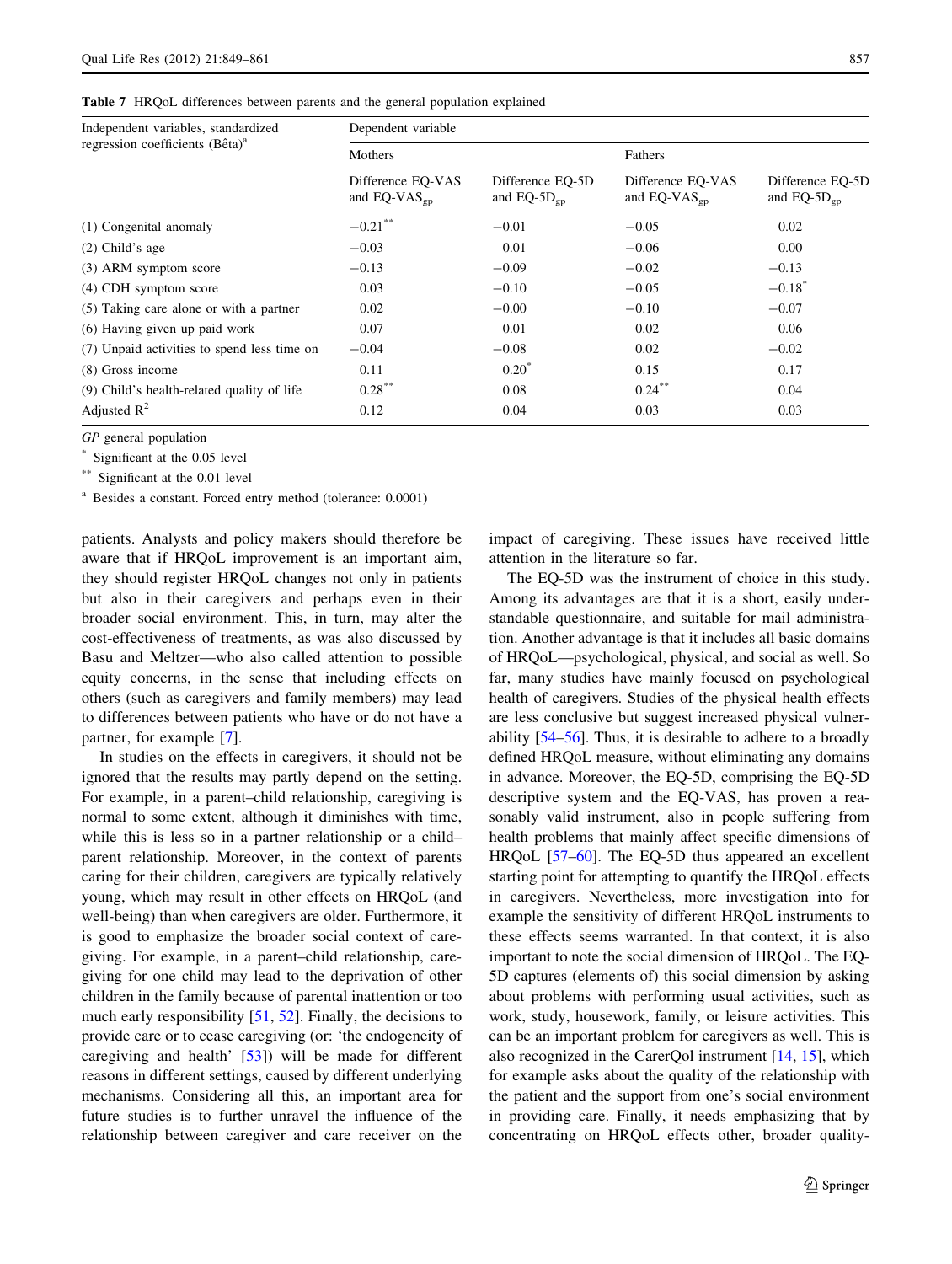of-life effects on caregivers have remained unmeasured, though they likely exist [\[8](#page-10-0), [14](#page-10-0)].

HRQoL effects in caregivers may be due to caregiving (the 'caregiving effect') and to the presence of illness within their social environment (the 'family effect'). To assess the exact magnitude of HRQoL changes specifically due to caregiving, we asked informal caregivers to express how their HRQoL would be if they would not have to provide informal care for their ill child anymore and compared this to their actual HRQoL. Several explanations for the fact that most people did not indicate a HRQoL change in the hypothetical scenario need to be considered:

- (i) Responders may find it difficult to recognize that HRQoL problems are related to caregiving and to estimate how their HRQoL would be affected if they did not have to provide care tasks. Some people may find it difficult to comprehend such a hypothetical question, anyhow. Alternatively, there simply may be no significant effects on HRQoL (apart from 'family effects');
- (ii) The fact that quite a number of parents (9%) indicated that their HRQoL would decline in the hypothetical scenario could mean that the responders feel uncomfortable about the questions and give protest answers. Also, some parents may not want others (perhaps strangers) caring for their child's health. Furthermore, it may suggest positive process utility derived from caregiving, such as feelings of gratification, selfconfidence, and finding meaning in the care [\[61–63](#page-12-0)]. It is unclear to what extent this influences HRQoL, but one might argue that such a positive externality might be especially present in caring for one's child, although negative effects may still predominate.
- (iii) The instrument appears to detect changes in HRQoL particularly in situations in which caregiving is very demanding, as shown by Table [5](#page-6-0), which largely confirms our hypotheses on the combination of the two EQ-VAS scenarios. Only in these straining circumstances carers may actually experience HRQoL problems due to caregiving and be able and willing to report them.

These issues also seem to have played a role in two studies from the literature that took a similar approach to assessing HRQoL or well-being effects in carers [\[21](#page-10-0), [64](#page-12-0)]. Even though there were differences with our study: Davidson and colleagues asked carers about their HRQoL under the assumption that the health of their relative was so good that he or she would not need care, while Brouwer et al. asked the caregivers to rate their happiness under the assumption that all caregiving tasks would be taken over.

In general, while our results appear to indicate that directly asking responders to estimate their HRQoL in the hypothetical scenario of not providing informal care may provide some relevant information such as revealing relatively strained caregivers, it also indicates that it is unlikely to provide exact measurements of the HRQoL effects of providing informal care. For the latter purpose, direct measurement of HRQoL (changes) and comparisons with relevant counterparts in the general population seem more appropriate.

Interestingly, there was a moderately strong correlation between the EQ-VAS scores of the caregivers themselves and the EQ-VAS scores of the child as indicated by the caregivers (e.g., for all female caregivers:  $r = 0.42$ ;  $P<0.001$ ). This provides an important indication for a health-related 'family effect', which is worth pursuing in future studies. Obviously, the close relationship between how the parent perceives his or her child feels and how the parent experiences his or her own HRQoL may also be due to concurrent effects on the parent's and the child's HRQoL (e.g., environmental and genetic influences) and to the fact that parents in being proxies for their children's HRQoL may have been influenced by their own HRQoL.

Future research may furthermore be aimed at better explaining the differences in terms of HRQoL between caregivers and the general population. It should be realized, for example, that even caring for a healthy child could disrupt HRQoL. Ideally, therefore, reference values are derived from parents with healthy children, not the general population. In this experiment using the EQ-5D, such data were not available. Moreover, HRQoL of non-caregiving parents or relatives of ill individuals could be measured as an alternative way to distinguish 'family effects' from 'caregiving effects' on HRQoL. Worthy of note are two other studies that attempted to separate these two types of effects. Bobinac et al. used regression techniques (taking an approach similar to our analysis presented in Table [7\)](#page-8-0) to investigate to what extent the HRQoL or the well-being of caregivers can be explained by the patient's health (which would be indicative of the family effect) or the objective burden of caregiving (indicative of the caregiving effect) [\[8](#page-10-0), [9\]](#page-10-0). Finally, it would be interesting to see whether informative subjective burden measures would better explain HRQoL differences than the more objective explanatory variables used here. It must be noted, however, that this can induce problems of endogeneity in the analysis. In terms of studying the influence of coping and adaptation, one could register people's ability to cope and coping strategies to estimate the influence on HRQoL in relation to caregiving. Aspects of caregiving such as benefits of caring and the influence of support can be measured through the CarerQoL instrument and linked to well-being effects as well as HRQoL effects [[14,](#page-10-0) [15\]](#page-10-0).

To conclude, present understanding of HRQoL effects of informal caregiving is still rudimentary. In this paper,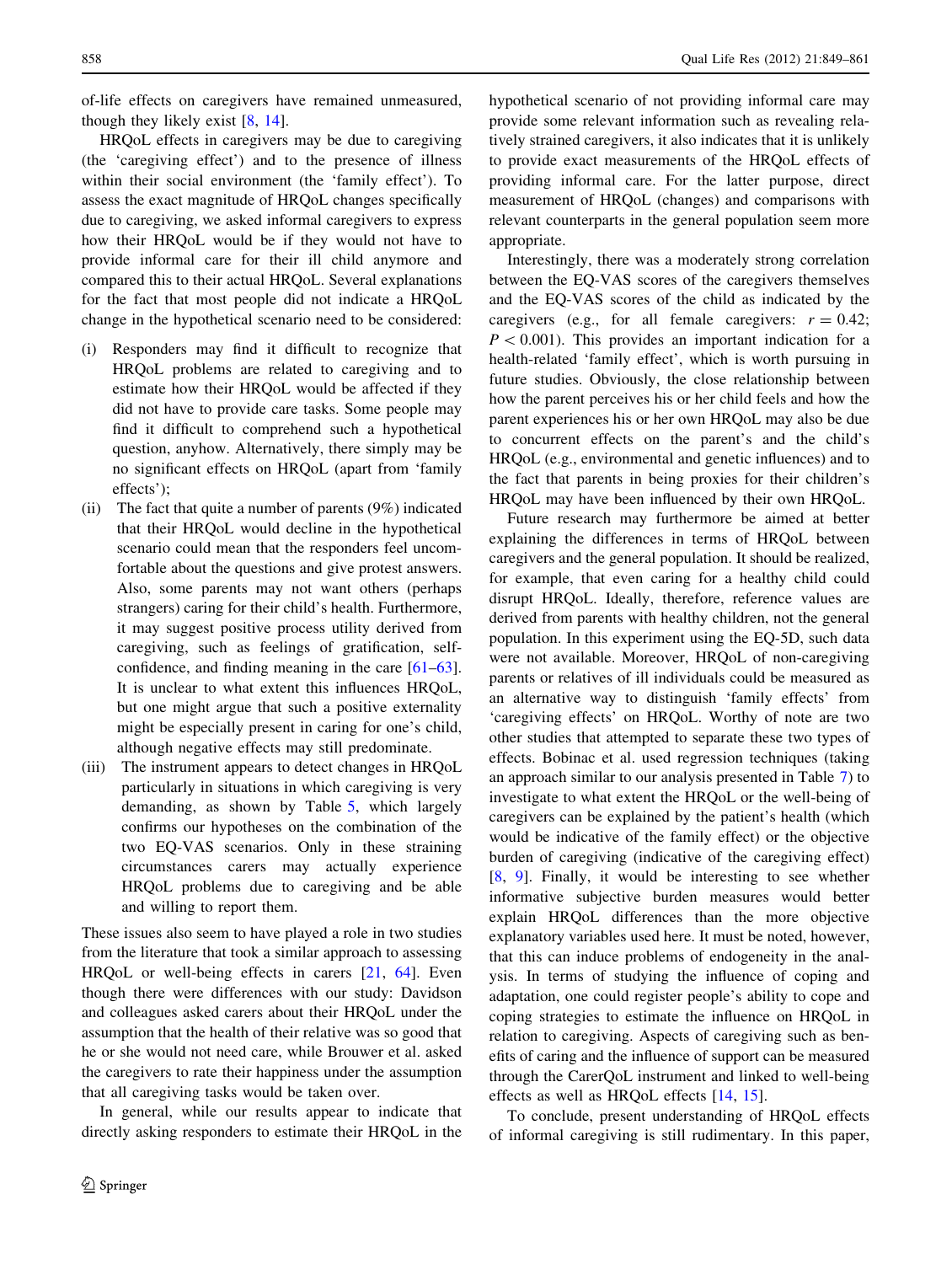<span id="page-10-0"></span>we tested a simple and straightforward method to measure the HRQoL impact in informal caregivers for use in economic evaluations of health care interventions. We also identified several issues that could usefully be addressed by future research. The demand for informal care and its impact on families are expected to rise, because several acute diseases have increasingly become chronic diseases (with long-term morbidity and a continuing need for care) and because of current trends toward early hospital discharge and outpatient treatment. These trends hold true for pediatrics as well as for other branches of medicine [24]. This makes it all the more important not to disregard the position of informal caregivers in future research efforts.

Acknowledgments We are indebted to M.A. Koopmanschap and F.F.H. Rutten for helpful suggestions and discussion during the preparation of this manuscript. This study was supported by the Swart-Van Essen Foundation and by grant 945-10-044 from the Netherlands Organisation for Health Research and Development (ZonMw), the Hague, the Netherlands.

Open Access This article is distributed under the terms of the Creative Commons Attribution Noncommercial License which permits any noncommercial use, distribution, and reproduction in any medium, provided the original author(s) and source are credited.

#### References

- 1. Drummond, M. F., Sculpher, M. J., Torrance, G. W., O'Brien, B. J., & Stoddart, G. L. (2005). Methods for the economic evaluation of health care programmes (3rd ed.). New York: Oxford University Press.
- 2. Gold, M. R., Siegel, J. E., Russell, L. B., & Weinstein, M. C. (Eds.). (1996). Cost-effectiveness in health and medicine. New York: Oxford University Press.
- 3. Brouwer, W. B. F., van Exel, N. J. A., Koopmanschap, M. A., & Rutten, F. F. H. (1999). The valuation of informal care in economic appraisal. A consideration of individual choice and societal costs of time. International Journal of Technology Assessment in Health Care, 15(1), 147–160.
- 4. National Institute for Health and Clinical Excellence. (2006). Donepezil, galantamine, rivastigmine and memantine for the treatment of Alzheimer's disease. NICE technology appraisal guidance 111 (amended September 2007). London: National Institute for Health and Clinical Excellence.
- 5. van den Berg, B., Brouwer, W. B. F., & Koopmanschap, M. A. (2004). Economic valuation of informal care. An overview of methods and applications. The European Journal of Health Economics, 5(1), 36–45.
- 6. Koopmanschap, M. A., van Exel, N. J. A., van den Berg, B., & Brouwer, W. B. F. (2008). An overview of methods and applications to value informal care in economic evaluations of healthcare. *PharmacoEconomics*, 26(4), 269-280.
- 7. Basu, A., & Meltzer, D. (2005). Implications of spillover effects within the family for medical cost-effectiveness analysis. Journal of Health Economics, 24(4), 751–773.
- 8. Bobinac, A., van Exel, N. J. A., Rutten, F. F. H., & Brouwer, W. B. F. (2010). Caring for and caring about: disentangling the

caregiver effect and the family effect. Journal of Health Economics, 29(4), 549–556.

- 9. Bobinac, A., van Exel, N. J. A., Rutten, F. F. H., & Brouwer, W. B. F. (2011). Health effects in significant others: Separating family and care-giving effects. Medical Decision Making, 31(2), 292–298.
- 10. Brouwer, W. B. F., Tilford, J. M., & van Exel, N. J. A. (2009). Incorporating caregiver and family effects in economic evaluations of child health. In W. Ungar (Ed.), Economic evaluation in child health. Oxford: Oxford University Press.
- 11. Baronet, A. M. (1999). Factors associated with caregiver burden in mental illness: a critical review of the research literature. Clinical Psychology Review, 19(7), 819–841.
- 12. Kinsella, G., Cooper, B., Picton, C., & Murtagh, D. (1998). A review of the measurement of caregiver and family burden in palliative care. Journal of Palliative Care, 14(2), 37-45.
- 13. Vitaliano, P. P., Young, H. M., & Russo, J. (1991). Burden: a review of measures used among caregivers of individuals with dementia. The Gerontologist, 31(1), 67–75.
- 14. Brouwer, W. B. F., van Exel, N. J. A., van Gorp, B., & Redekop, W. K. (2006). The CarerQol instrument: a new instrument to measure care-related quality of life of informal caregivers for use in economic evaluations. Quality of Life Research, 15(6), 1005–1021.
- 15. Al-Janabi, H., Flynn, T. N., & Coast, J. (2010). Estimation of a preference-based carer experience scale. Medical Decision Making. doi:[10.1177/0272989X10381280](http://dx.doi.org/10.1177/0272989X10381280).
- 16. Beach, S. R., Schulz, R., Yee, J. L., & Jackson, S. (2000). Negative and positive health effects of caring for a disabled spouse: Longitudinal findings from the caregiver health effects study. Psychology and Aging, 15(2), 259–271.
- 17. Roth, D. L., Perkins, M., Wadley, V. G., Temple, E. M., & Haley, W. E. (2009). Family caregiving and emotional strain: associations with quality of life in a large national sample of middleaged and older adults. Quality of Life Research, 18(6), 679–688.
- 18. Schulz, R., & Beach, S. R. (1999). Caregiving as a risk factor for mortality: The caregiver health effects study. Journal of the American Medical Association, 282(23), 2215–2219.
- 19. Mohide, E. A., Torrance, G. W., Streiner, D. L., Pringle, D. M., & Gilbert, R. (1988). Measuring the wellbeing of family caregivers using the time trade-off technique. Journal of Clinical Epidemiology, 41(5), 475–482.
- 20. Dixon, S., Walker, M., & Salek, S. (2006). Incorporating carer effects into economic evaluation. PharmacoEconomics, 24(1), 43–53.
- 21. Davidson, T., Krevers, B., & Levin, L. A. (2008). In pursuit of QALY weights for relatives: empirical estimates in relatives caring for older people. The European Journal of Health Economics, 9(3), 285–292.
- 22. Basu, A., Dale, W., Elstein, A., & Meltzer, D. (2010). A time tradeoff method for eliciting partner's quality of life due to patient's health states in prostate cancer. Medical Decision Making, 30(3), 355–365.
- 23. Arafa, M. A., Zaher, S. R., El-Dowaty, A. A., & Moneeb, D. E. (2008). Quality of life among parents of children with heart disease. Health and Quality of Life Outcomes, 6, 91.
- 24. Hatzmann, J., Heymans, H. S. A., Ferrer-i-Carbonell, A., van Praag, B. M. S., & Grootenhuis, M. A. (2008). Hidden consequences of success in pediatrics: Parental health-related quality of life—Results from the care project. Pediatrics, 122(5), e1030– e1038.
- 25. Klassen, A. F., Klaassen, R., Dix, D., Pritchard, S., Yanofsky, R., O'Donnell, M., et al. (2008). Impact of caring for a child with cancer on parents' health-related quality of life. Journal of Clinical Oncology, 26(36), 5884–5889.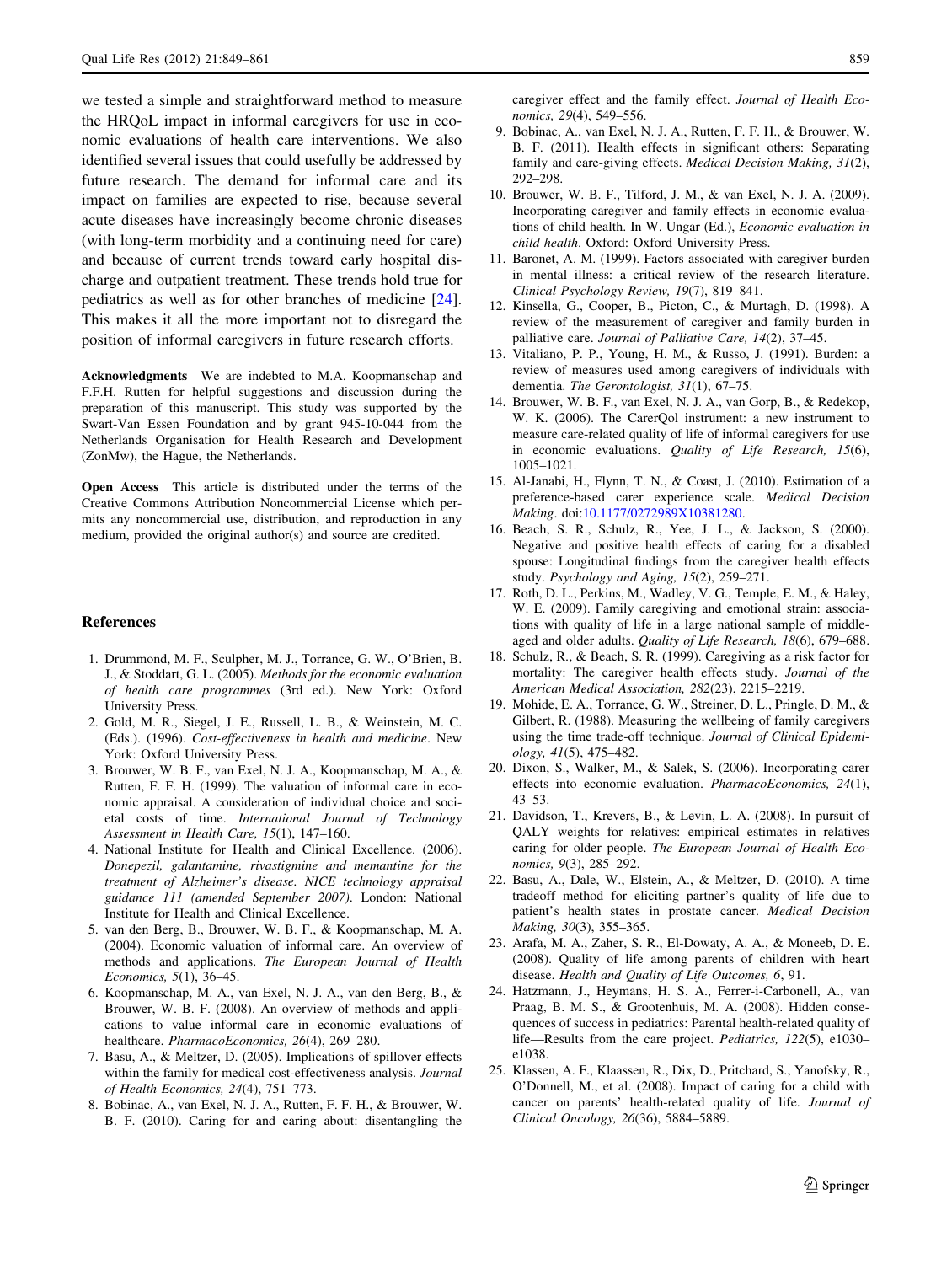- <span id="page-11-0"></span>26. Lawoko, S., & Soares, J. J. F. (2003). Quality of life among parents of children with congenital heart disease, parents of children with other diseases and parents of healthy children. Quality of Life Research, 12(6), 655–666.
- 27. Poley, M. J., Stolk, E. A., Langemeijer, R. A. T. M., Molenaar, J. C., & Busschbach, J. J. V. (2001). The cost-effectiveness of neonatal surgery and subsequent treatment for congenital anorectal malformations. Journal of Pediatric Surgery, 36(10), 1471–1478.
- 28. Poley, M. J., Stolk, E. A., Tibboel, D., Molenaar, J. C., & Busschbach, J. J. V. (2002). The cost-effectiveness of treatment for congenital diaphragmatic hernia. Journal of Pediatric Surgery, 37(9), 1245–1252.
- 29. Hamid, C. H., Holland, A. J. A., & Martin, H. C. O. (2007). Long-term outcome of anorectal malformations: The patient perspective. Pediatric Surgery International, 23(2), 97–102.
- 30. Hartman, E. E., Oort, F. J., Sprangers, M. A. G., Hanneman, M. J. G., van Heurn, L. W. E., de Langen, Z. J., et al. (2008). Factors affecting quality of life of children and adolescents with anorectal malformations or Hirschsprung disease. Journal of Pediatric Gastroenterology and Nutrition, 47(4), 463–471.
- 31. Hashish, M. S., Dawoud, H. H., Hirschl, R. B., Bruch, S. W., El Batarny, A. M., Mychaliska, G. B., et al. (2010). Long-term functional outcome and quality of life in patients with high imperforate anus. Journal of Pediatric Surgery, 45(1), 224–230.
- 32. Ludman, L., & Spitz, L. (1995). Psychosocial adjustment of children treated for anorectal anomalies. Journal of Pediatric Surgery, 30(3), 495–499.
- 33. Rintala, R., Mildh, L., & Lindahl, H. (1994). Fecal continence and quality of life for adult patients with an operated high or intermediate anorectal malformation. Journal of Pediatric Surgery, 29(6), 777–780.
- 34. Desfrere, L., Jarreau, P. H., Dommergues, M., Brunhes, A., Hubert, P., Nihoul-Fekete, C., et al. (2000). Impact of delayed repair and elective high-frequency oscillatory ventilation on survival of antenatally diagnosed congenital diaphragmatic hernia: first application of these strategies in the more ''severe'' subgroup of antenatally diagnosed newborns. Intensive Care Medicine, 26(7), 934–941.
- 35. Kays, D. W., Langham, M. R., Ledbetter, D. J., & Talbert, J. L. (1999). Detrimental effects of standard medical therapy in congenital diaphragmatic hernia. Annals of Surgery, 230(3), 340–351.
- 36. Gischler, S. J., van de Cammen-van Zijp, M. H. M., Mazer, P., Madern, G. C., Bax, N. M. A., de Jongste, J. C., et al. (2009). A prospective comparative evaluation of persistent respiratory morbidity in esophageal atresia and congenital diaphragmatic hernia survivors. Journal of Pediatric Surgery, 44(9), 1683–1690.
- 37. IJsselstijn, H., Tibboel, D., Hop, W. J. C., Molenaar, J. C., & de Jongste, J. C. (1997). Long-term pulmonary sequelae in children with congenital diaphragmatic hernia. American Journal of Respiratory and Critical Care Medicine, 155(1), 174–180.
- 38. Nobuhara, K. K., Lund, D. P., Mitchell, J., Kharasch, V., & Wilson, J. M. (1996). Long-term outlook for survivors of congenital diaphragmatic hernia. Clinics in Perinatology, 23(4), 873–887.
- 39. Koivusalo, A., Pakarinen, M., Vanamo, K., Lindahl, H., & Rintala, R. J. (2005). Health-related quality of life in adults after repair of congenital diaphragmatic defects: a questionnaire study. Journal of Pediatric Surgery, 40(9), 1376–1381.
- 40. Peetsold, M. G., Huisman, J., Hofman, V. E., Heij, H. A., Raat, H., & Gemke, R. J. (2009). Psychological outcome and quality of life in children born with congenital diaphragmatic hernia. Archives of Disease in Childhood, 94(11), 834–840.
- 41. Poley, M. J., Stolk, E. A., Tibboel, D., Molenaar, J. C., & Busschbach, J. J. V. (2004). Short term and long term health

related quality of life after congenital anorectal malformations and congenital diaphragmatic hernia. Archives of Disease in Childhood, 89(9), 836–841.

- 42. Brooks, R. (1996). EuroQol: the current state of play. Health Policy, 37(1), 53–72.
- 43. Kind, P., Hardman, G., & Macran, S. (1999). UK population norms for EQ-5D. Discussion paper 172. York: University of York—Centre for Health Economics.
- 44. Dolan, P. (1997). Modeling valuations for EuroQol health states. Medical Care, 35(11), 1095–1108.
- 45. Luo, N., Johnson, J. A., & Coons, S. J. (2010). Using instrumentdefined health state transitions to estimate minimally important differences for four preference-based health-related quality of life instruments. Medical Care, 48(4), 365–371.
- 46. Walters, S. J., & Brazier, J. E. (2005). Comparison of the minimally important difference for two health state utility measures: EQ-5D and SF-6D. Quality of Life Research, 14(6), 1523–1532.
- 47. Pickard, A. S., Neary, M. P., & Cella, D. (2007). Estimation of minimally important differences in EQ-5D utility and VAS scores in cancer. Health and Quality of Life Outcomes, 5, 70.
- 48. Portegijs, W., Boelens, A., & Keuzenkamp, S. (2002). Emancipation Monitor 2002 [in Dutch]. The Hague: Social and Cultural Planning Office of the Netherlands, Statistics Netherlands.
- 49. Schulman, J. L. (1983). Coping with major disease: child, family, pediatrician. The Journal of Pediatrics, 102(6), 988–991.
- 50. Staab, D., Wenninger, K., Gebert, N., Rupprath, K., Bisson, S., Trettin, M., et al. (1998). Quality of life in patients with cystic fibrosis and their parents: What is important besides disease severity? Thorax, 53(9), 727–731.
- 51. Barlow, J. H., & Ellard, D. R. (2006). The psychosocial wellbeing of children with chronic disease, their parents and siblings: An overview of the research evidence base. Child: Care, Health and Development, 32(1), 19–31.
- 52. Query, J. M., Reichelt, C., & Christoferson, L. A. (1990). Living with chronic illness: a retrospective study of patients shunted for hydrocephalus and their families. Developmental Medicine and Child Neurology, 32(2), 119–128.
- 53. Coe, N. B., & van Houtven, C. H. (2009). Caring for mom and neglecting yourself? The health effects of caring for an elderly parent. Health Economics, 18(9), 991–1010.
- 54. Brehaut, J. C., Kohen, D. E., Raina, P., Walter, S. D., Russell, D. J., Swinton, M., et al. (2004). The health of primary caregivers of children with cerebral palsy: How does it compare with that of other Canadian caregivers? Pediatrics, 114(2), e182–e191.
- 55. Tong, H. C., Kandala, G., Haig, A. J., Nelson, V. S., Yamakawa, K. S. J., & Shin, K. Y. (2002). Physical functioning in female caregivers of children with physical disabilities compared with female caregivers of children with a chronic medical condition. Archives of Pediatrics and Adolescent Medicine, 156(11), 1138–1142.
- 56. Tong, H. C., Haig, A. J., Nelson, V. S., Yamakawa, K. S., Kandala, G., & Shin, K. Y. (2003). Low back pain in adult female caregivers of children with physical disabilities. Archives of Pediatrics and Adolescent Medicine, 157(11), 1128–1133.
- 57. Coons, S. J., Rao, S., Keininger, D. L., & Hays, R. D. (2000). A comparative review of generic quality-of-life instruments. PharmacoEconomics, 17(1), 13–35.
- 58. Essink-Bot, M. L., Krabbe, P. F. M., Bonsel, G. J., & Aaronson, N. K. (1997). An empirical comparison of four generic health status measures. The Nottingham health profile, the medical outcomes study 36-item short-form health survey, the COOP/ WONCA charts, and the EuroQol instrument. Medical Care, 35(5), 522–537.
- 59. Hollingworth, W., Mackenzie, R., Todd, C. J., & Dixon, A. K. (1995). Measuring changes in quality of life following magnetic resonance imaging of the knee: SF-36, EuroQol or Rosser index? Quality of Life Research, 4(4), 325–334.